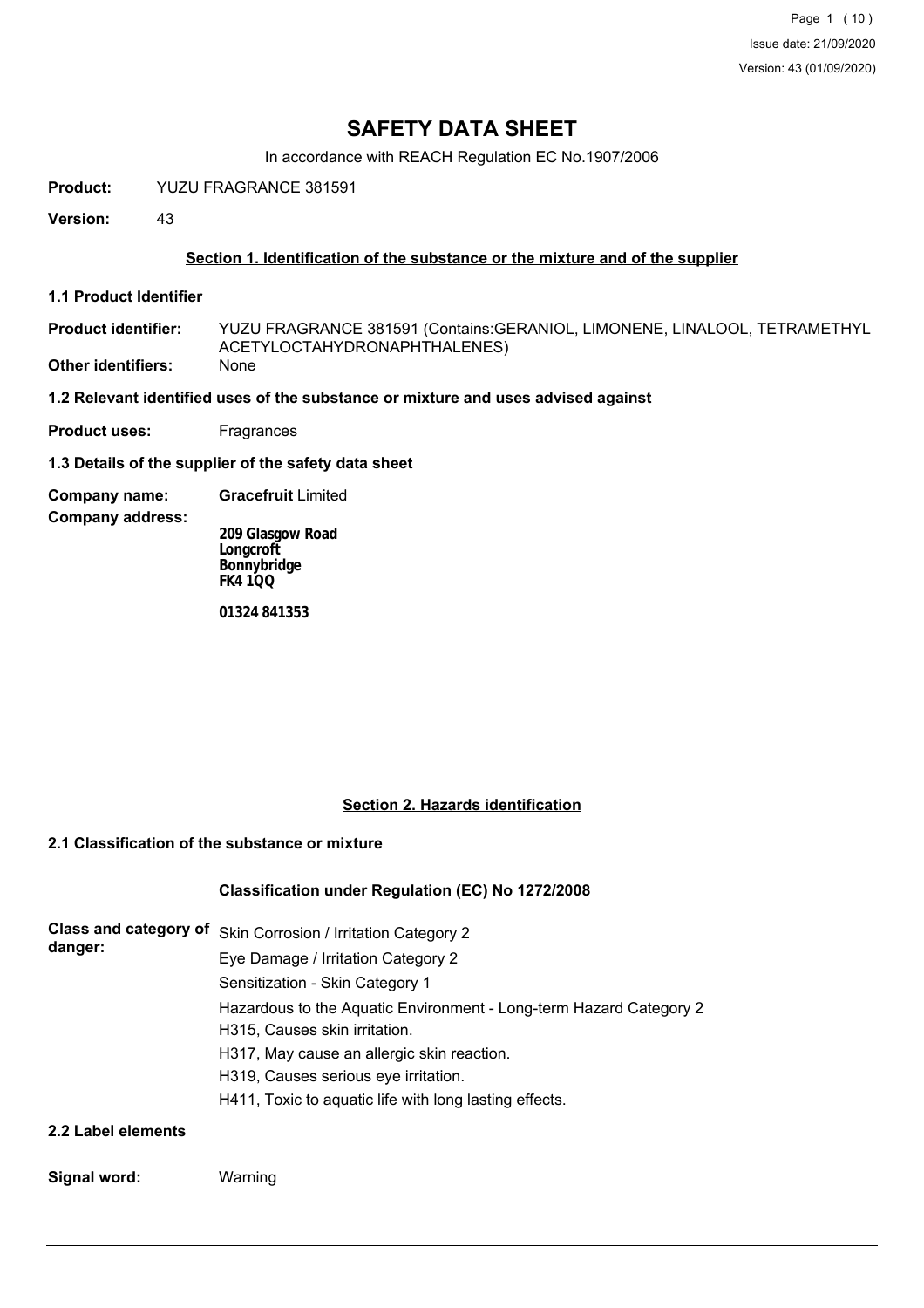Page 2 (10) Issue date: 21/09/2020 Version: 43 (01/09/2020)

# **SAFETY DATA SHEET**

In accordance with REACH Regulation EC No.1907/2006

| <b>Product:</b>                     | YUZU FRAGRANCE 381591                                                                                                                                                                                                                                                                                                                                                                                                                                                                                                                                                                                                                                                                                                                                                                                                                                                                |
|-------------------------------------|--------------------------------------------------------------------------------------------------------------------------------------------------------------------------------------------------------------------------------------------------------------------------------------------------------------------------------------------------------------------------------------------------------------------------------------------------------------------------------------------------------------------------------------------------------------------------------------------------------------------------------------------------------------------------------------------------------------------------------------------------------------------------------------------------------------------------------------------------------------------------------------|
| Version:                            | 43                                                                                                                                                                                                                                                                                                                                                                                                                                                                                                                                                                                                                                                                                                                                                                                                                                                                                   |
| <b>Hazard statements:</b>           | H315, Causes skin irritation.<br>H317, May cause an allergic skin reaction.<br>H319, Causes serious eye irritation.<br>H411, Toxic to aquatic life with long lasting effects.                                                                                                                                                                                                                                                                                                                                                                                                                                                                                                                                                                                                                                                                                                        |
| Supplemental<br>Information:        | EUH208, Contains 4-TERT-BUTYLCYCLOHEXYL ACETATE, ALLYL<br>CYCLOHEXYLPROPIONATE, BENZYL SALICYLATE, CIS-3-HEXENYL METHYL<br>CARBONATE, CITRONELLOL, DELTA-DAMASCONE, DIMETHYL-3-CYCLOHEXENE-1-<br>CARBALDEHYDE, ETHYL LINALOOL, GERANYL ACETATE, HEXYL CINNAMAL,<br>HYDROXYCITRONELLAL, LINALYL ACETATE, NERYL ACETATE. May produce an allergic<br>reaction.                                                                                                                                                                                                                                                                                                                                                                                                                                                                                                                          |
| <b>Precautionary</b><br>statements: | P261, Avoid breathing vapour or dust.<br>P264, Wash hands and other contacted skin thoroughly after handling.<br>P272, Contaminated work clothing should not be allowed out of the workplace.<br>P273, Avoid release to the environment.<br>P280, Wear protective gloves/eye protection/face protection.<br>P302/352, IF ON SKIN: Wash with plenty of soap and water.<br>P305/351/338, IF IN EYES: Rinse cautiously with water for several minutes. Remove contact<br>lenses, if present and easy to do. Continue rinsing.<br>P333/313, If skin irritation or rash occurs: Get medical advice/attention.<br>P337/313, If eye irritation persists: Get medical advice/attention.<br>P362, Take off contaminated clothing and wash before reuse.<br>P391, Collect spillage.<br>P501, Dispose of contents/container to approved disposal site, in accordance with local<br>regulations. |
| Pictograms:                         |                                                                                                                                                                                                                                                                                                                                                                                                                                                                                                                                                                                                                                                                                                                                                                                                                                                                                      |
| <b>Other hazards:</b>               | Hydrocarbon Concentration %:<br>3.220%                                                                                                                                                                                                                                                                                                                                                                                                                                                                                                                                                                                                                                                                                                                                                                                                                                               |
|                                     | Section 3. Composition / information on ingredients                                                                                                                                                                                                                                                                                                                                                                                                                                                                                                                                                                                                                                                                                                                                                                                                                                  |
| 3.2 Mixtures                        |                                                                                                                                                                                                                                                                                                                                                                                                                                                                                                                                                                                                                                                                                                                                                                                                                                                                                      |

#### **Contains:**

| CAS<br>Name | EC | <b>REACH Registration</b><br>NO. | % | <b>Classification for</b><br>(CLP) 1272/2008 |
|-------------|----|----------------------------------|---|----------------------------------------------|
|-------------|----|----------------------------------|---|----------------------------------------------|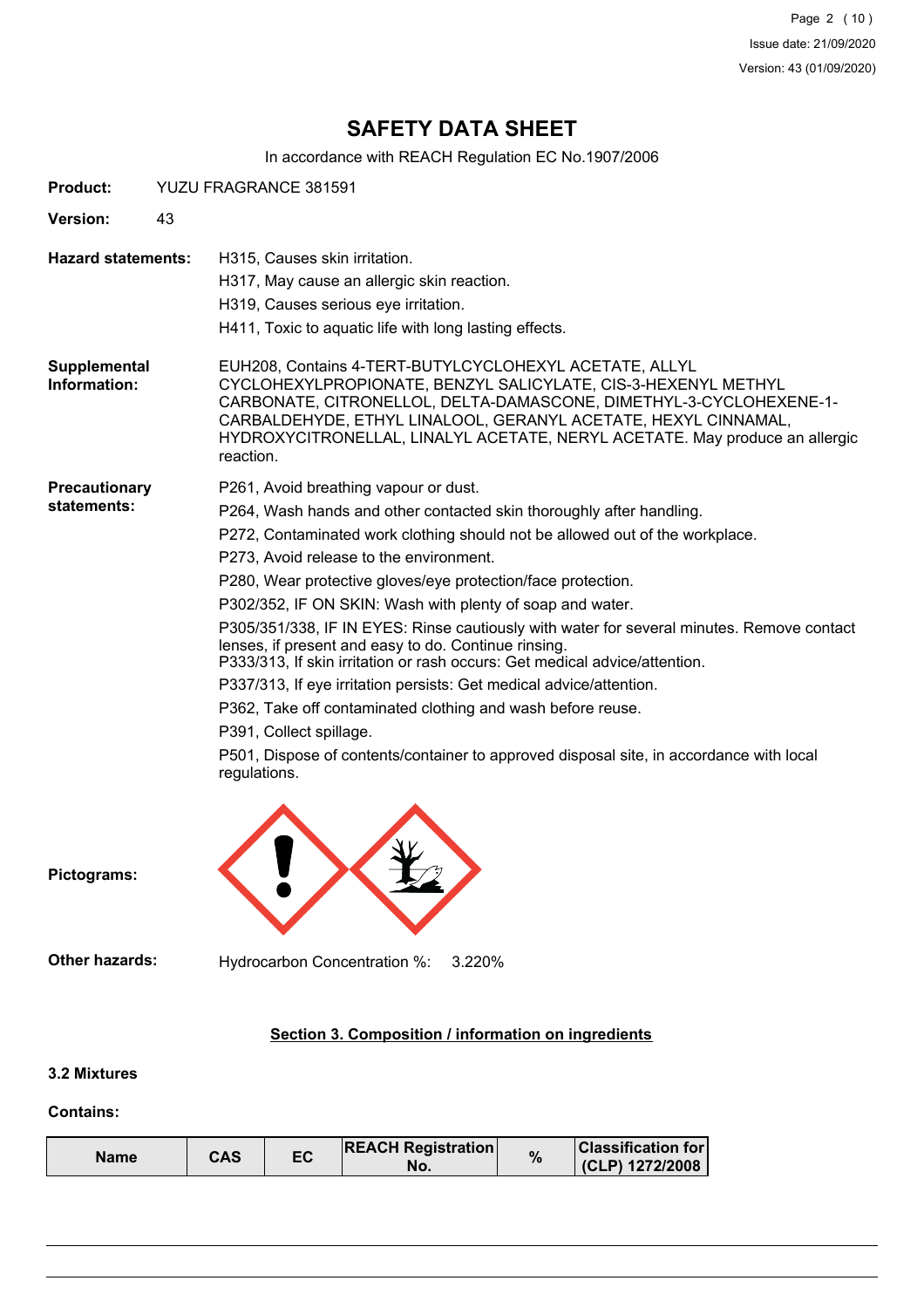Page 3 (10) Issue date: 21/09/2020 Version: 43 (01/09/2020)

# **SAFETY DATA SHEET**

In accordance with REACH Regulation EC No.1907/2006

**Product:** YUZU FRAGRANCE 381591

#### **Version:** 43

| <b>TETRAMETHYL</b><br>ACETYLOCTAHYDRON 68155-66-8,<br><b>APHTHALENES</b> | 54464-57-2,<br>68155-67-9 | 259-174-3,<br>268-978-3,<br>268-979-9. | 01-2119489989-04-xxxx | $5 - 10%$   | SCI 2-SS 1B-EH C1;<br>H315-H317-H410,-                                   |
|--------------------------------------------------------------------------|---------------------------|----------------------------------------|-----------------------|-------------|--------------------------------------------------------------------------|
| <b>LINALOOL</b>                                                          | 78-70-6                   | 915-730-3<br>201-134-4                 | 01-2119474016-42-xxxx | 5-<10%      | SCI 2-SS 1B;H315-<br>H317.-                                              |
| <b>I</b> LIMONENE                                                        | 5989-27-5                 | 227-813-5                              |                       | 1-<5%       | FL 3-SCI 2-SS 1B-AH<br>1-EH A1-EH C1;H226-<br>H304-H315-H317-<br>H410.-  |
| BENZYL SALICYLATE                                                        | 118-58-1                  | 204-262-9                              |                       | 1-<5%       | EDI 2-SS 1B-EH C3;<br>H317-H319-H412,-                                   |
| <b>HYDROXYCITRONELL</b><br>AL                                            | 107-75-5                  | 203-518-7                              |                       | 1-<5%       | EDI 2-SS 1B;H317-<br>H319,-                                              |
| CIS-2-TERT-<br>BUTYLCYCLOHEXYL<br><b>ACETATE</b>                         | 20298-69-5                | 243-718-1                              | 01-2119970713-33-xxxx | 1-<5%       | EH C2;H411,-                                                             |
| LINALYL ACETATE                                                          | 115-95-7                  | 204-116-4                              | 01-2119454789-19-xxxx | 1-<5%       | <b>SCI 2-EDI 2-SS 1B:</b><br>H315-H317-H319,-                            |
| IHEXYL CINNAMAL                                                          | 101-86-0                  | 202-983-3                              |                       | 1-<5%       | SS 1B-EH A1-EH C2;<br>H317-H400-H411,-                                   |
| 4-TERT-<br>BUTYLCYCLOHEXYL<br>ACETATE                                    | 32210-23-4                | 250-954-9                              | 01-2119976286-24-xxxx | 1-<5%       | SS 1B; H317,-                                                            |
| $2,4,4,7-$<br>TETRAMETHYL-6-<br>OCTEN-3-ONE                              | 74338-72-0                | 422-520-0                              | 01-0000016903-68      | 1-<5%       | SCI 2-EH C2:H315-<br>H411,-                                              |
| 2.4.6-TRIMETHYL-4-<br>PHENYL-1,3-DIOXANE                                 | 5182-36-5                 | 225-963-6                              | 01-2120736310-68-xxxx | 1-<5%       | ATO 4-EH C3, H302-<br>H412.-                                             |
| <b>CITRONELLOL</b>                                                       | 106-22-9                  | 203-375-0                              | 01-2119453995-23-xxxx | 1-<5%       | <b>SCI 2-EDI 2-SS 1B;</b><br>H315-H317-H319,-                            |
| ALPHA-TERPINEOL                                                          | 98-55-5                   | 202-680-6                              | 01-2119980717-23-xxxx | 1-<5%       | SCI 2-EDI 2;H315-<br>H319,-                                              |
| <b>GAMMA</b><br><b>UNDECALACTONE</b>                                     | 104-67-6                  | 203-225-4                              |                       | 1-<5%       | EH C3;H412,-                                                             |
| ETHYL LINALOOL                                                           | 10339-55-6                | 233-732-6                              | 01-2119969272-32-xxxx | 1-<5%       | SCI 2-EDI 2-SS 1B:<br>H315-H317-H319,-                                   |
| DIMETHYL-4-<br><b>ISOHEPTENAL</b><br><b>DIMETHYL ACETAL</b>              | 67674-46-8                | 266-885-2                              | 01-2120741268-52-xxxx | 1-<5%       | SCI 2-EH C3;H315-<br>H412,-                                              |
| <b>IPHENYLISOXANOL</b>                                                   | 55066-48-3                | 259-461-3                              | 01-2119969446-23-xxxx | 1-<5%       | ATO 4; H302,-                                                            |
| <b>GERANIOL</b>                                                          | 106-24-1                  | 203-377-1                              | 01-2119552430-49-xxxx | $0.1 - 1\%$ | <b>SCI 2-EDI 1-SS 1B:</b><br>H315-H317-H318.-                            |
| <b>GERANYL ACETATE</b>                                                   | 105-87-3                  | 203-341-5                              | 01-2119973480-35-xxxx | $0.1 - 1\%$ | SCI 2-SS 1B-EH C3;<br>H315-H317-H412,-                                   |
| NERYL ACETATE                                                            | 141-12-8                  | 205-459-2                              |                       | $0.1 - 1\%$ | SS 1B; H317,-                                                            |
| ALLYL<br>CYCLOHEXYLPROPIO 2705-87-5<br><b>NATE</b>                       |                           | 220-292-5                              | 01-2119976355-27-xxxx | $0.1 - 1\%$ | ATO 4-ATD 4-ATI 4-SS<br>1-EH A1-EH C1:H302-<br>H312-H317-H332-<br>H410,- |
| DIMETHYL-3-<br>CYCLOHEXENE-1-<br><b>CARBALDEHYDE</b>                     | 27939-60-2                | 248-742-6                              | 01-2120766006-57-xxxx | $0.1 - 1\%$ | SCI 2-SS 1B-EH C2:<br>H315-H317-H411,-                                   |
| <b>IDELTA-DAMASCONE</b>                                                  | 57378-68-4                | 260-709-8                              |                       | $0.1 - 1\%$ | <b>ATO 4-SCI 2-SS 1A-</b><br>EH A1-EH C1;H302-<br>H315-H317-H410.-       |
| 4-METHYL-3-DECEN-5-<br>ЮL                                                | 81782-77-6                | 279-815-0                              | 01-2119983528-21-xxxx | $0.1 - 1\%$ | EH A1-EH C2; H400-<br>$H411 -$                                           |
| <b>CITRONELLYL</b><br>METHYLCROTONATE                                    | 20770-40-5                | 244-019-4.<br>946-248-1                | 01-2120742577-46-xxxx | $0.1 - 1\%$ | EH A1-EH C1;H410,-                                                       |
| CIS-3-HEXENYL<br>METHYL CARBONATE                                        | 67633-96-9                | 266-797-4                              | 01-2120735800-60-xxxx | $0.1 - 1\%$ | SCI 2-SS 1B;H315-<br>H317.-                                              |

### **Substances with Community workplace exposure limits:**

Not Applicable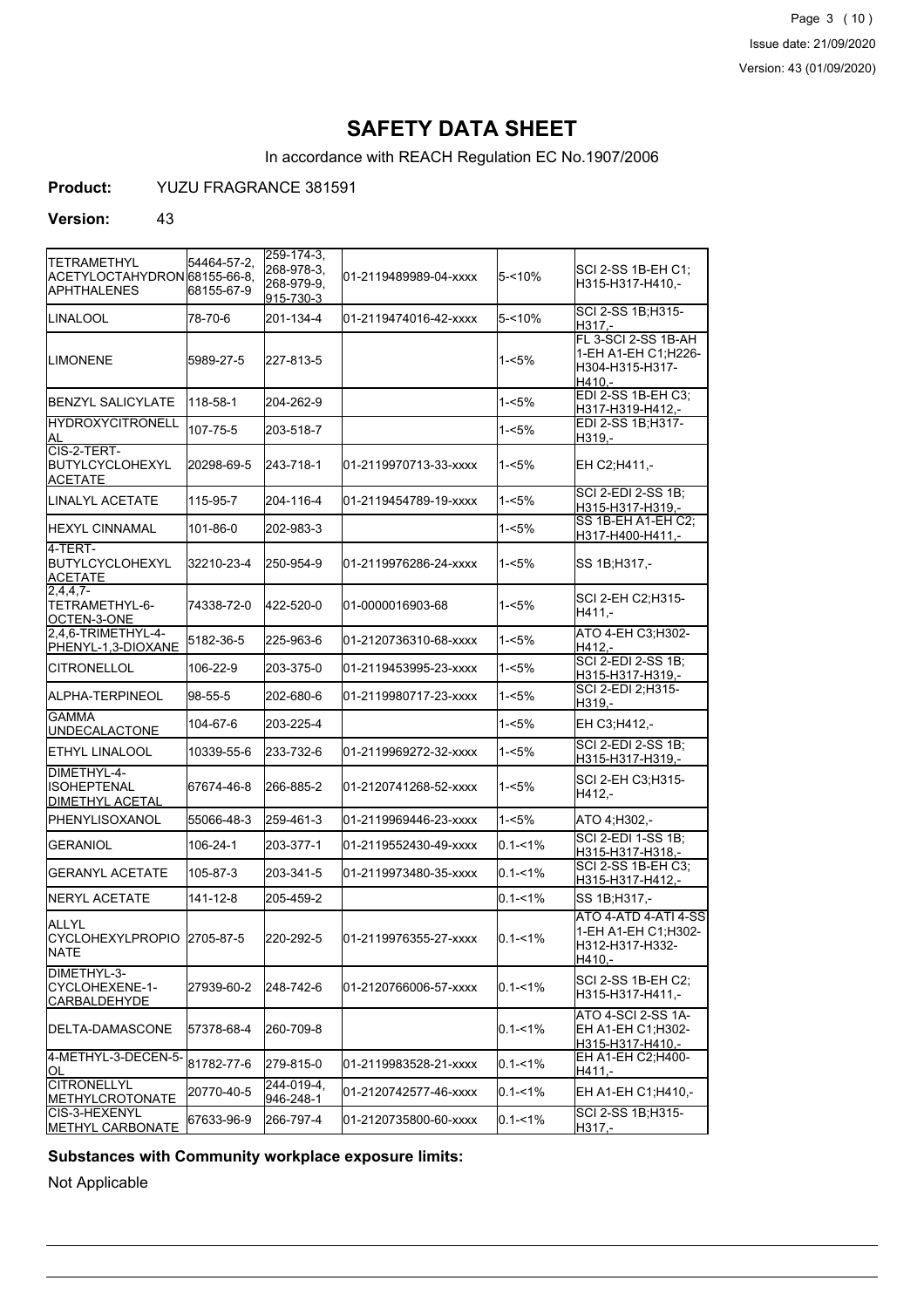Page 4 (10) Issue date: 21/09/2020 Version: 43 (01/09/2020)

## **SAFETY DATA SHEET**

In accordance with REACH Regulation EC No.1907/2006

**Product:** YUZU FRAGRANCE 381591

**Version:** 43

**Substances that are persistent, bioaccumulative and toxic or very persistent and very bioaccumulative, greater than 0.1%:**

Not Applicable

#### **Section 4. First-aid measures**

#### **4.1 Description of first aid measures**

IF ON SKIN: Wash with plenty of soap and water.

IF IN EYES: Rinse cautiously with water for several minutes. Remove contact lenses, if present and easy to do. Continue rinsing.

#### **4.2 Most important symptoms and effects, both acute and delayed**

Causes skin irritation.

May cause an allergic skin reaction.

Causes serious eye irritation.

#### **4.3 Indication of any immediate medical attention and special treatment needed**

None expected, see Section 4.1 for further information.

### **SECTION 5: Firefighting measures**

#### **5.1 Extinguishing media**

Suitable media: Carbon dioxide, Dry chemical, Foam.

#### **5.2 Special hazards arising from the substance or mixture**

In case of fire, may be liberated: Carbon monoxide, Unidentified organic compounds.

#### **5.3 Advice for fire fighters:**

In case of insufficient ventilation, wear suitable respiratory equipment.

#### **Section 6. Accidental release measures**

### **6.1 Personal precautions, protective equipment and emergency procedures:**

Avoid inhalation. Avoid contact with skin and eyes. See protective measures under Section 7 and 8.

### **6.2 Environmental precautions:**

Keep away from drains, surface and ground water, and soil.

### **6.3 Methods and material for containment and cleaning up:**

Remove ignition sources. Provide adequate ventilation. Avoid excessive inhalation of vapours. Contain spillage immediately by use of sand or inert powder. Dispose of according to local regulations.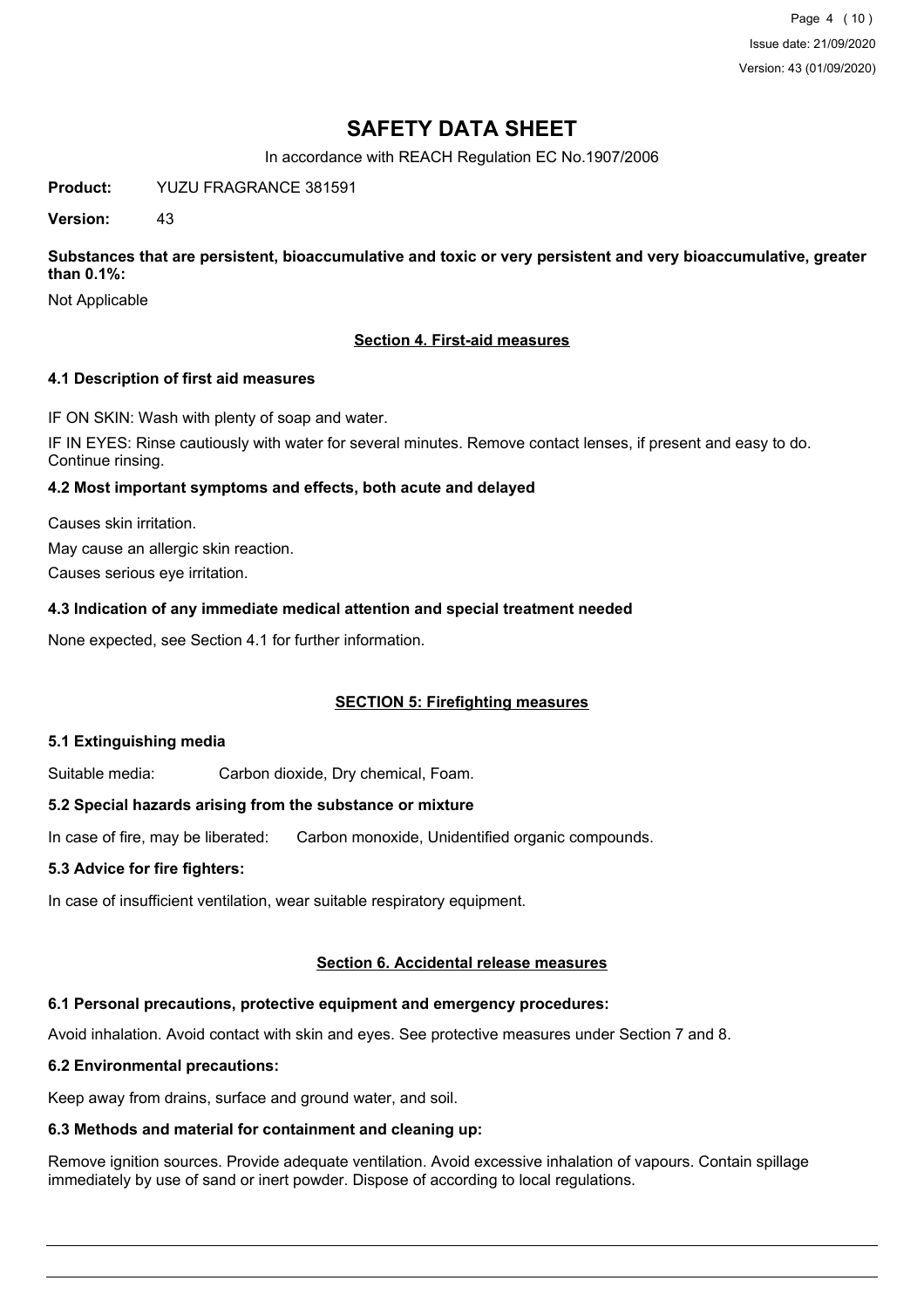Page 5 (10) Issue date: 21/09/2020 Version: 43 (01/09/2020)

# **SAFETY DATA SHEET**

In accordance with REACH Regulation EC No.1907/2006

**Product:** YUZU FRAGRANCE 381591

**Version:** 43

#### **6.4 Reference to other sections:**

Also refer to sections 8 and 13.

### **Section 7. Handling and storage**

#### **7.1 Precautions for safe handling:**

Keep away from heat, sparks, open flames and hot surfaces. - No smoking. Use personal protective equipment as required. Use in accordance with good manufacturing and industrial hygiene practices. Use in areas with adequate ventilation Do not eat, drink or smoke when using this product.

#### **7.2 Conditions for safe storage, including any incompatibilities:**

Store in a well-ventilated place. Keep container tightly closed. Keep cool. Ground/bond container and receiving equipment. Use explosion-proof electrical, ventilating and lighting equipment. Use only non-sparking tools. Take precautionary measures against static discharge.

#### **7.3 Specific end use(s):**

Fragrances: Use in accordance with good manufacturing and industrial hygiene practices.

#### **Section 8. Exposure controls/personal protection**

#### **8.1 Control parameters**

Workplace exposure limits: Not Applicable

#### **8.2 Exposure Controls**

#### **Eye / Skin Protection**

Wear protective gloves/eye protection/face protection

#### **Respiratory Protection**

Under normal conditions of use and where adequate ventilation is available to prevent build up of excessive vapour, this material should not require special engineering controls. However, in conditions of high or prolonged use, or high temperature or other conditions which increase exposure, the following engineering controls can be used to minimise exposure to personnel: a) Increase ventilation of the area with local exhaust ventilation. b) Personnel can use an approved, appropriately fitted respirator with organic vapour cartridge or canisters and particulate filters. c) Use closed systems for transferring and processing this material.

Also refer to Sections 2 and 7.

#### **Section 9. Physical and chemical properties**

#### **9.1 Information on basic physical and chemical properties**

| Clear yellow liquid |
|---------------------|
| Not determined      |
| Not determined      |
| Not determined      |
|                     |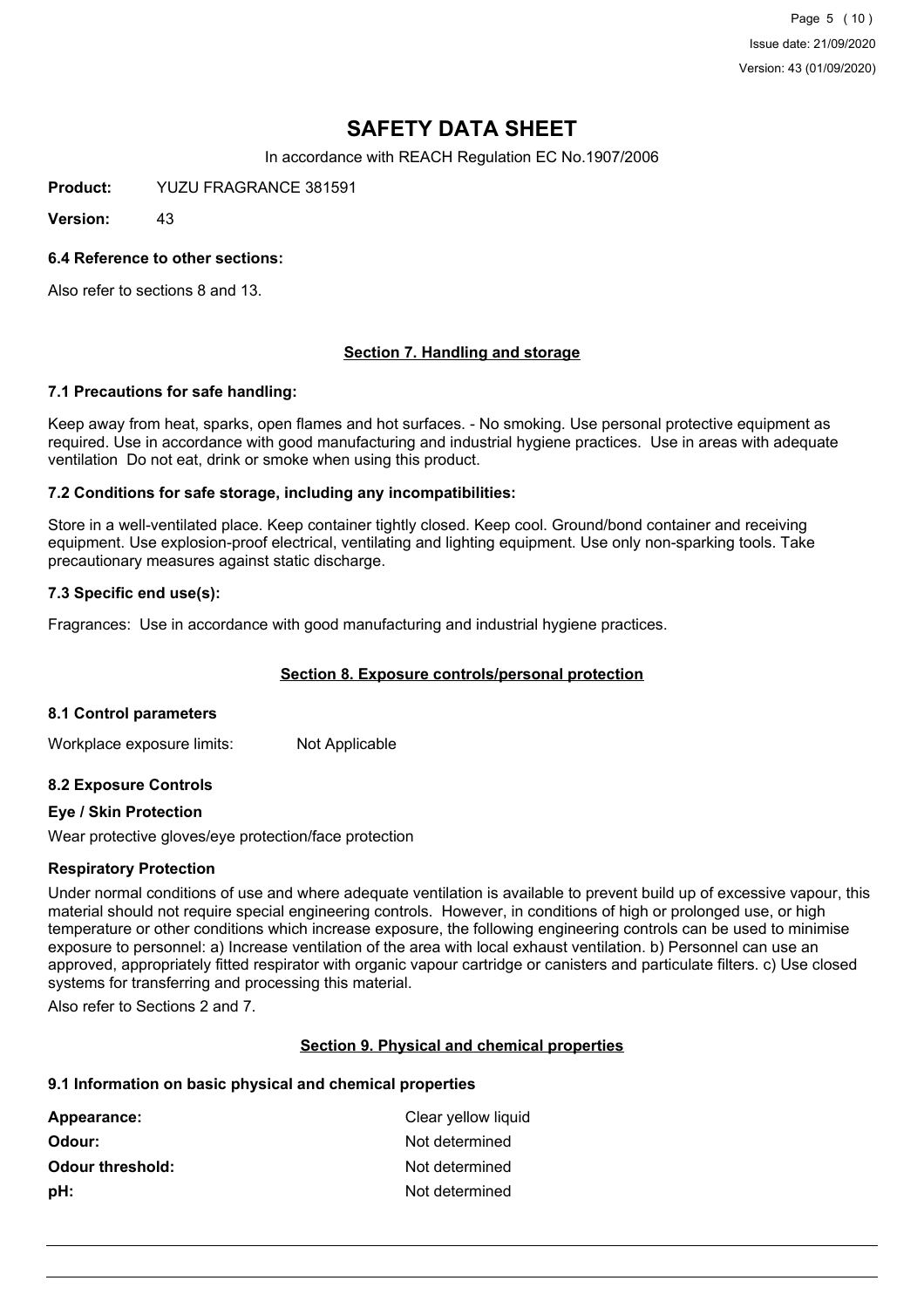Page 6 (10) Issue date: 21/09/2020 Version: 43 (01/09/2020)

# **SAFETY DATA SHEET**

In accordance with REACH Regulation EC No.1907/2006

**Product:** YUZU FRAGRANCE 381591

**Version:** 43

| Melting point / freezing point:               | Not determined                               |
|-----------------------------------------------|----------------------------------------------|
| Initial boiling point / range:                | Not determined                               |
| <b>Flash point:</b>                           | 81 °C                                        |
| <b>Evaporation rate:</b>                      | Not determined                               |
| Flammability (solid, gas):                    | Not determined                               |
| Upper/lower flammability or explosive limits: | Product does not present an explosion hazard |
| Vapour pressure:                              | 0.06619879 mmHg                              |
| Vapour density:                               | Not determined                               |
| <b>Relative density:</b>                      | $0.9780 - 0.9820$                            |
| Solubility(ies):                              | Not determined                               |
| Partition coefficient: n-octanol/water:       | Not determined                               |
| Auto-ignition temperature:                    | Not determined                               |
| Decomposition temperature:                    | Not determined                               |
| <b>Viscosity:</b>                             | Not determined                               |
| <b>Explosive properties:</b>                  | Not expected                                 |
| <b>Oxidising properties:</b>                  | Not expected                                 |
|                                               |                                              |

**9.2 Other information:** None available

#### **Section 10. Stability and reactivity**

#### **10.1 Reactivity:**

Presents no significant reactivity hazard, by itself or in contact with water.

#### **10.2 Chemical stability:**

Good stability under normal storage conditions.

#### **10.3 Possibility of hazardous reactions:**

Not expected under normal conditions of use.

#### **10.4 Conditions to avoid:**

Avoid extreme heat.

#### **10.5 Incompatible materials:**

Avoid contact with strong acids, alkalis or oxidising agents.

#### **10.6 Hazardous decomposition products:**

Not expected.

#### **Section 11. Toxicological information**

#### **11.1 Information on toxicological effects**

This mixture has not been tested as a whole for health effects. The health effects have been calculated using the methods outlined in Regulation (EC) No 1272/2008 (CLP).

Acute Toxicity: **Acute Toxicity:** Based on available data the classification criteria are not met.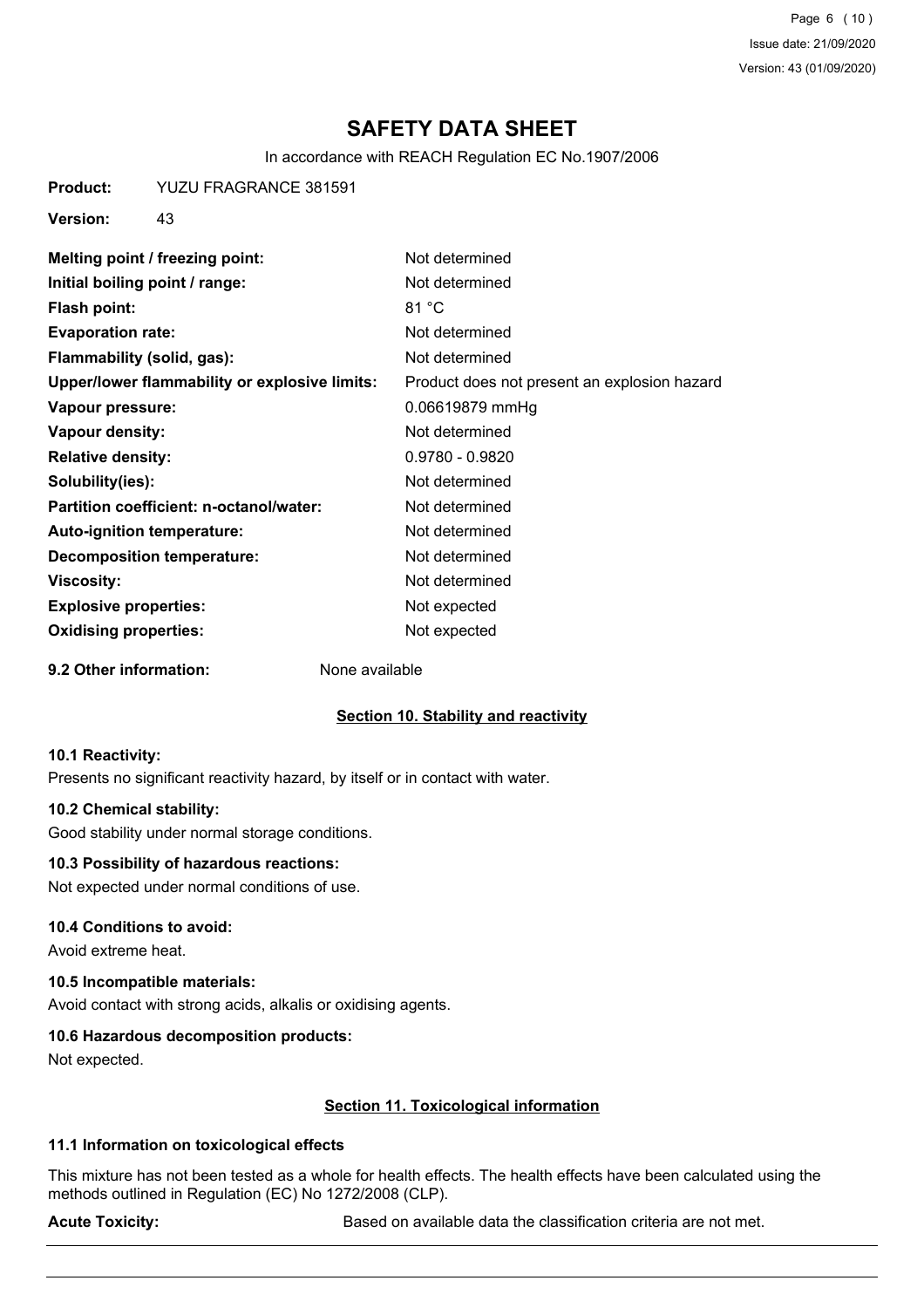# **SAFETY DATA SHEET**

In accordance with REACH Regulation EC No.1907/2006

**Product:** YUZU FRAGRANCE 381591

#### **Version:** 43

| <b>Acute Toxicity Oral</b>                | >5000                                                            |
|-------------------------------------------|------------------------------------------------------------------|
| <b>Acute Toxicity Dermal</b>              | >5000                                                            |
| Acute Toxicity Inhalation                 | Not Available                                                    |
| <b>Skin corrosion/irritation:</b>         | Skin Corrosion / Irritation Category 2                           |
| Serious eye damage/irritation:            | Eye Damage / Irritation Category 2                               |
| <b>Respiratory or skin sensitisation:</b> | Sensitization - Skin Category 1                                  |
| Germ cell mutagenicity:                   | Based on available data the classification criteria are not met. |
| <b>Carcinogenicity:</b>                   | Based on available data the classification criteria are not met. |
| <b>Reproductive toxicity:</b>             | Based on available data the classification criteria are not met. |
| <b>STOT-single exposure:</b>              | Based on available data the classification criteria are not met. |
| <b>STOT-repeated exposure:</b>            | Based on available data the classification criteria are not met. |
| <b>Aspiration hazard:</b>                 | Based on available data the classification criteria are not met. |

#### **Information about hazardous ingredients in the mixture**

| Ingredient                                  | <b>CAS</b>    | EC.               | <b>LD50/ATE Oral</b> | LD50/ATE<br><b>Dermal</b> | LC50/ATE<br><b>Inhalation</b> | <b>LC50</b><br>Route     |
|---------------------------------------------|---------------|-------------------|----------------------|---------------------------|-------------------------------|--------------------------|
| $[2,4,6-TRIMETHYL-4-$<br>PHENYL-1,3-DIOXANE | $ 5182-36-5 $ | $ 225 - 963 - 6 $ | 1200                 | Not available             | Not available                 | <b>Not</b><br>lavailable |
| <b>IPHENYLISOXANOL</b>                      | 55066-48-3    | 1259-461-3        | 1830                 | 3100                      | Not available                 | <b>Not</b><br>lavailable |

Refer to Sections 2 and 3 for additional information.

#### **Section 12. Ecological information**

#### **12.1 Toxicity:**

Toxic to aquatic life with long lasting effects.

- **12.2 Persistence and degradability:** Not available
- **12.3 Bioaccumulative potential:** Not available
- **12.4 Mobility in soil:** Not available
- **12.5 Results of PBT and vPvB assessment:**

This substance does not meet the PBT/vPvB criteria of REACH, annex XIII.

**12.6 Other adverse effects:** Not available

### **Section 13. Disposal considerations**

### **13.1 Waste treatment methods:**

Dispose of in accordance with local regulations. Avoid disposing into drainage systems and into the environment. Empty containers should be taken to an approved waste handling site for recycling or disposal.

### **Section 14. Transport information**

| 14.1 UN number:               | UN3082                                              |
|-------------------------------|-----------------------------------------------------|
| 14.2 UN Proper Shipping Name: | ENVIRONMENTALLY HAZARDOUS SUBSTANCE. LIQUID. N.O.S. |
|                               | (TETRAMETHYL ACETYLOCTAHYDRONAPHTHALENES, LIMONENE) |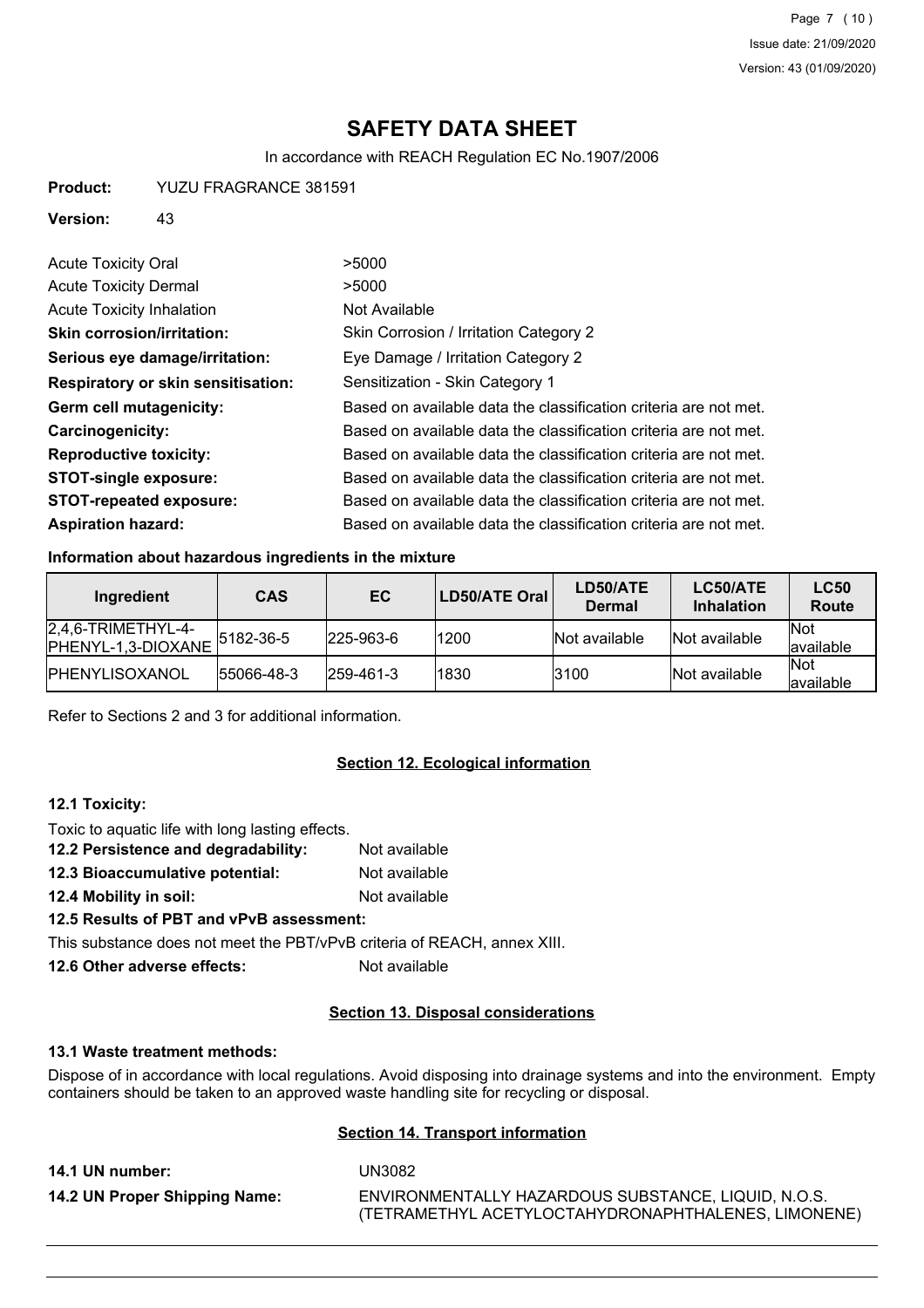Page 8 (10) Issue date: 21/09/2020 Version: 43 (01/09/2020)

# **SAFETY DATA SHEET**

In accordance with REACH Regulation EC No.1907/2006

| Product:                           | YUZU FRAGRANCE 381591            |                                                                               |
|------------------------------------|----------------------------------|-------------------------------------------------------------------------------|
| Version:                           | 43                               |                                                                               |
|                                    | 14.3 Transport hazard class(es): | 9                                                                             |
|                                    | Sub Risk:                        |                                                                               |
| 14.4. Packing Group:               |                                  | Ш                                                                             |
| <b>14.5 Environmental hazards:</b> |                                  | This is an environmentally hazardous substance.                               |
| 14.6 Special precautions for user: |                                  | None additional                                                               |
|                                    |                                  | 14.7 Transport in bulk according to Annex II of MARPOL73/78 and the IBC Code: |
| Not applicable                     |                                  |                                                                               |

#### **Section 15. Regulatory information**

**15.1 Safety, health and environmental regulations/legislation specific for the substance or mixture** None additional

#### **15.2 Chemical Safety Assessment**

A Chemical Safety Assessment has not been carried out for this product.

#### **Section 16. Other information**

| <b>Concentration % Limits:</b>  | EH C2=22.29% EH C3=2.22% SCI 2=46.26% EDI 2=41.56% EDI 2A=41.<br>56% SS 1=16.67% |
|---------------------------------|----------------------------------------------------------------------------------|
| <b>Total Fractional Values:</b> | EH C2=4.49 EH C3=45.12 SCI 2=2.16 EDI 2=2.41 EDI 2A=2.41 SS 1=6.<br>00           |

**Key to revisions:**

14.2. UN proper shipping name

#### **Key to abbreviations:**

| Abbreviation      | <b>Meaning</b>                                                     |
|-------------------|--------------------------------------------------------------------|
| AH <sub>1</sub>   | Aspiration Hazard Category 1                                       |
| ATD <sub>4</sub>  | Acute Toxicity - Dermal Category 4                                 |
| ATI <sub>4</sub>  | Acute Toxicity - Inhalation Category 4                             |
| ATO 4             | Acute Toxicity - Oral Category 4                                   |
| EDI <sub>1</sub>  | Eye Damage / Irritation Category 1                                 |
| EDI <sub>2</sub>  | Eye Damage / Irritation Category 2                                 |
| <b>IEH A1</b>     | Hazardous to the Aquatic Environment - Acute Hazard Category 1     |
| EH C1             | Hazardous to the Aquatic Environment - Long-term Hazard Category 1 |
| EH C <sub>2</sub> | Hazardous to the Aquatic Environment - Long-term Hazard Category 2 |
| EH C <sub>3</sub> | Hazardous to the Aquatic Environment - Long-term Hazard Category 3 |
| FL3               | Flammable Liquid, Hazard Category 3                                |
| H226              | Flammable liquid and vapour.                                       |
| H302              | Harmful if swallowed.                                              |
| H304              | May be fatal if swallowed and enters airways.                      |
| H312              | Harmful in contact with skin.                                      |
| H315              | lCauses skin irritation.                                           |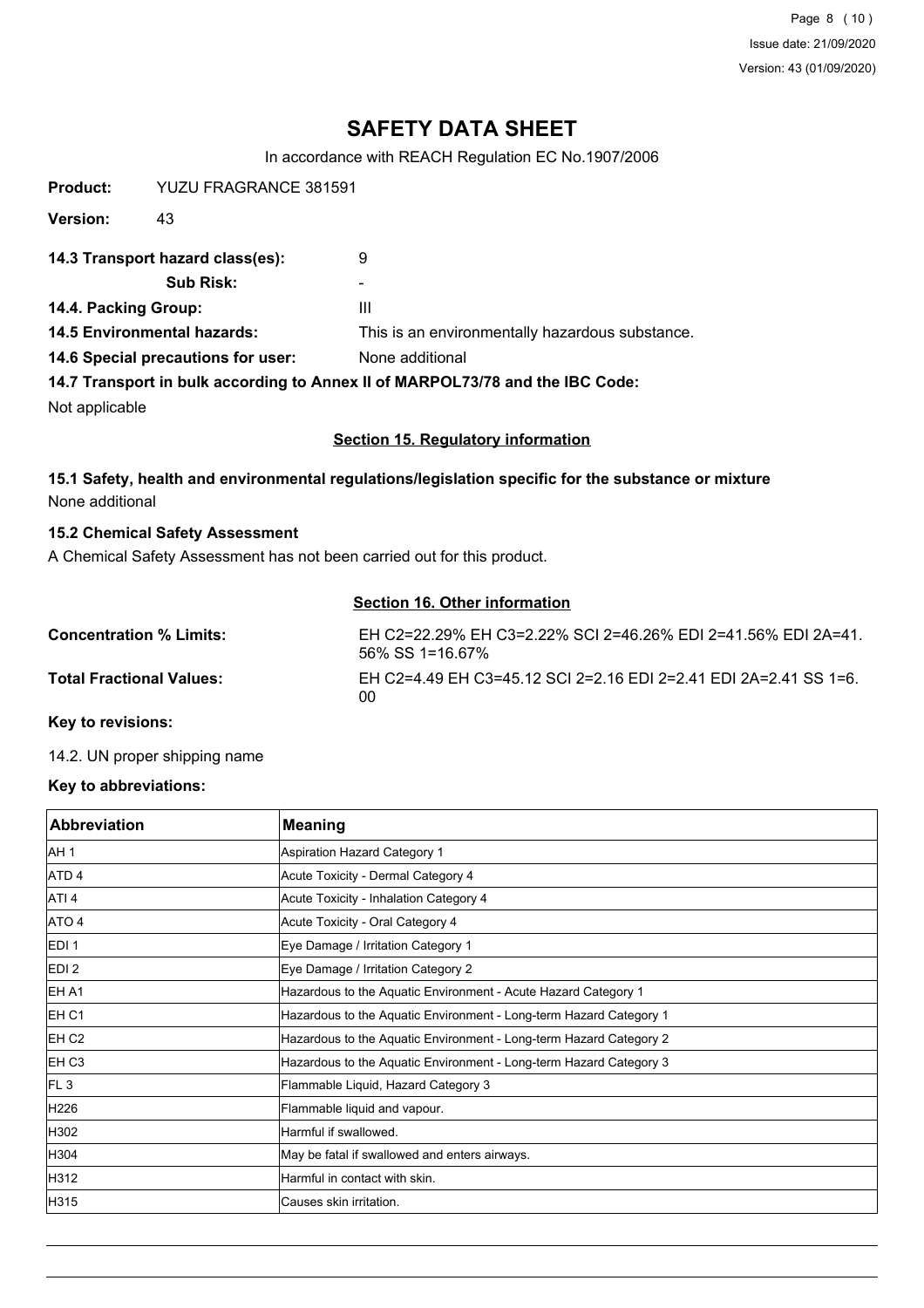Page 9 (10) Issue date: 21/09/2020 Version: 43 (01/09/2020)

# **SAFETY DATA SHEET**

In accordance with REACH Regulation EC No.1907/2006

### **Product:** YUZU FRAGRANCE 381591

#### **Version:** 43

| H317             | May cause an allergic skin reaction.                                                                                                |
|------------------|-------------------------------------------------------------------------------------------------------------------------------------|
| H318             | Causes serious eye damage.                                                                                                          |
| H319             | Causes serious eye irritation.                                                                                                      |
| H332             | Harmful if inhaled.                                                                                                                 |
| H400             | Very toxic to aquatic life.                                                                                                         |
| H410             | Very toxic to aquatic life with long lasting effects.                                                                               |
| H411             | Toxic to aquatic life with long lasting effects.                                                                                    |
| H412             | Harmful to aquatic life with long lasting effects.                                                                                  |
| P210             | Keep away from heat, sparks, open flames and hot surfaces. - No smoking.                                                            |
| P233             | Keep container tightly closed.                                                                                                      |
| P240             | Ground/bond container and receiving equipment.                                                                                      |
| P241             | Use explosion-proof electrical, ventilating and lighting equipment.                                                                 |
| P <sub>242</sub> | Use only non-sparking tools.                                                                                                        |
| P243             | Take precautionary measures against static discharge.                                                                               |
| P261             | Avoid breathing vapour or dust.                                                                                                     |
| P <sub>264</sub> | Wash hands and other contacted skin thoroughly after handling.                                                                      |
| P270             | Do not eat, drink or smoke when using this product.                                                                                 |
| P271             | Use only outdoors or in a well-ventilated area.                                                                                     |
| P272             | Contaminated work clothing should not be allowed out of the workplace.                                                              |
| P273             | Avoid release to the environment.                                                                                                   |
| P280             | Wear protective gloves/eye protection/face protection.                                                                              |
| P301/310         | IF SWALLOWED: Immediately call a POISON CENTER or doctor/physician.                                                                 |
| P301/312         | IF SWALLOWED: call a POISON CENTER or doctor/physician if you feel unwell.                                                          |
| P302/352         | IF ON SKIN: Wash with plenty of soap and water.                                                                                     |
| P303/361/353     | IF ON SKIN (or hair): Remove/take off immediately all contaminated clothing. Rinse skin with water/shower.                          |
| P304/340         | IF INHALED: Remove victim to fresh air and keep at rest in a position comfortable for breathing.                                    |
| P305/351/338     | IF IN EYES: Rinse cautiously with water for several minutes. Remove contact lenses, if present and easy to<br>do. Continue rinsing. |
| P310             | Immediately call a POISON CENTER or doctor/physician.                                                                               |
| P312             | Call a POISON CENTRE or doctor/physician if you feel unwell.                                                                        |
| P330             | Rinse mouth.                                                                                                                        |
| P331             | Do not induce vomiting.                                                                                                             |
| P332/313         | If skin irritation occurs: Get medical advice/attention.                                                                            |
| P333/313         | If skin irritation or rash occurs: Get medical advice/attention.                                                                    |
| P337/313         | If eye irritation persists: Get medical advice/attention.                                                                           |
| P362             | Take off contaminated clothing and wash before reuse.                                                                               |
| P363             | Wash contaminated clothing before reuse.                                                                                            |
| P370/378         | In case of fire: Use carbon dioxide, dry chemical, foam for extinction.                                                             |
| P391             | Collect spillage.                                                                                                                   |
| P403/235         | Store in a well-ventilated place. Keep cool.                                                                                        |
| P405             | Store locked up.                                                                                                                    |
| P501             | Dispose of contents/container to approved disposal site, in accordance with local regulations.                                      |